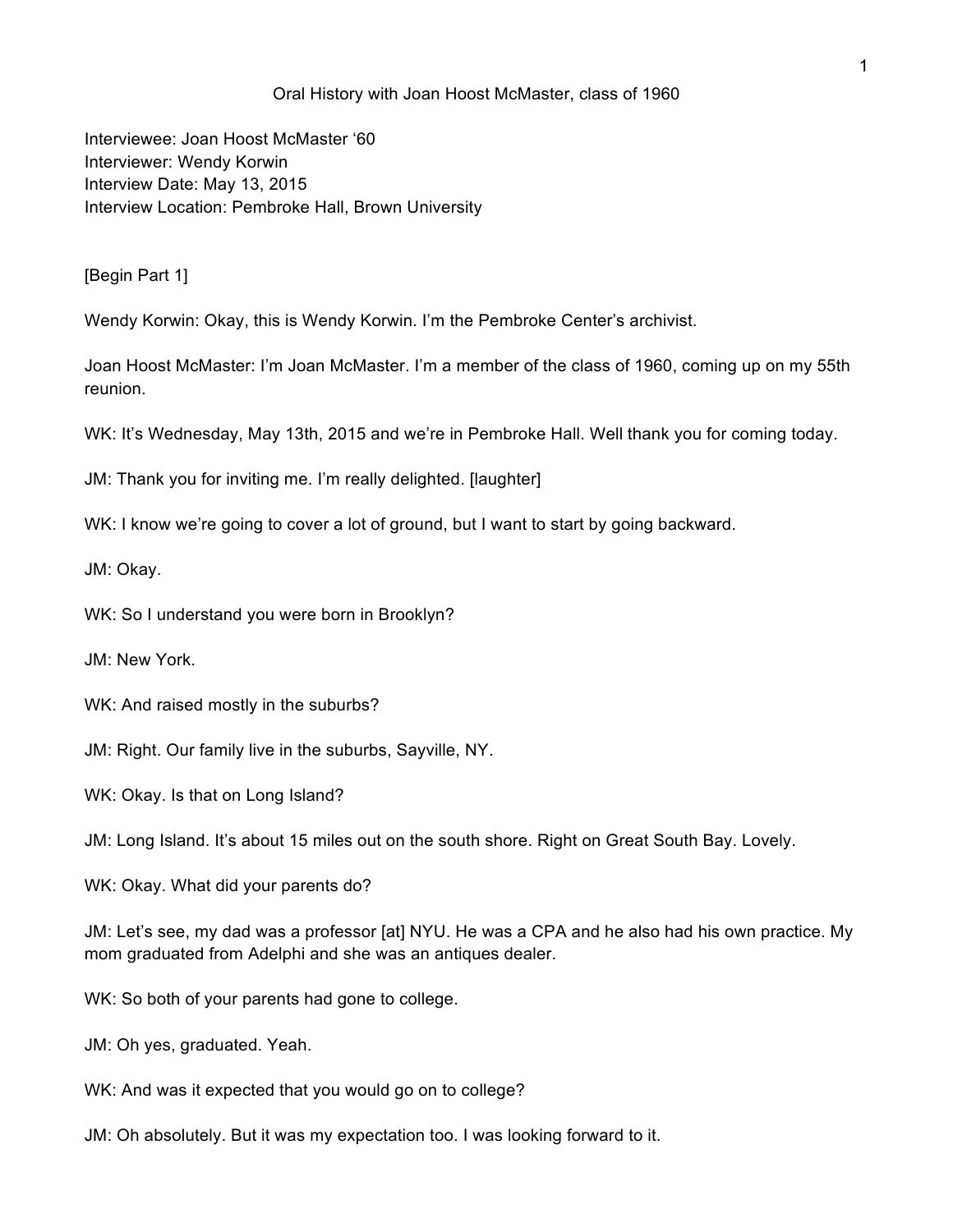WK: And how did the college process go for you, as a teenager in the '50s?

JM: Well, of course we had a guidance counselor at our high school, but it was a fairly new position so that I think our family was more up to speed about colleges than she was. The girl across the street went to Pembroke. A very good friend of mine went to Middlebury. My dad had very high academic expectations for me and he wanted me to go to an Ivy League school. So that was sort of the primary area of exploration. My sister also went to an Ivy League school. She went to Cornell, and she went to the hotel school. So we did the college visitation tour and my dad was very keen on Pembroke because he thought: Here's a women's college -- it's the late '50s, you know, we still think about in parent locus [loco parentis] protecting women -- "but it's attached to a very large academic, highly respected resource. So I don't just want my daughter to go to a second-rate women's college, as he thought, but one that it is affiliated with a first-class university. So he was very strong in hoping that I would go to Brown -- Pembroke.

WK: And when it came to the final decision, how was that made?

JM: Well, it was a family decision. I sort of liked Middlebury because my friend went there and I thought it was a nice co-ed university, not too big, a little bit off in the hills and whatever. My dad really thought it was important to go to a first-rate academic school, and I really deferred to him. And I'm glad I did! [laughs]

WK: So do you have any very early memories of arriving to Brown?

JM: Yes, I remember actually we were staying at the Wayland Manor. And I had corresponded with my to-be roommate, and she and her family were also there. So we met for dinner the night before Freshman Week would begin and sort of got acquainted. And then the next day we went to Whittier House, which was our dormitory, and we almost felt like old friends because we'd spent the evening together previously. It was a wonderful experience. There was so much going on. There was so much energy on the campus. We had a small dorm -- 22 people. And we became a very cohesive group very early on. So much so that when the year was over, we moved as a group to a sophomore dorm, Snow House. And that was a little bit unusual.

WK: And how was the house set up? Did everyone have their own room?

JM: No, no, it was doubles and singles. One or two triples.

WK: And you had a house mother that lived with you as well?

JM: We had a house mother. We had two junior counselors as well.

WK: So they were undergraduates.

JM: Yes, juniors. Actually. [laughs] Junior junior counselors, yes, right.

WK: And did you take your meals in the dorms?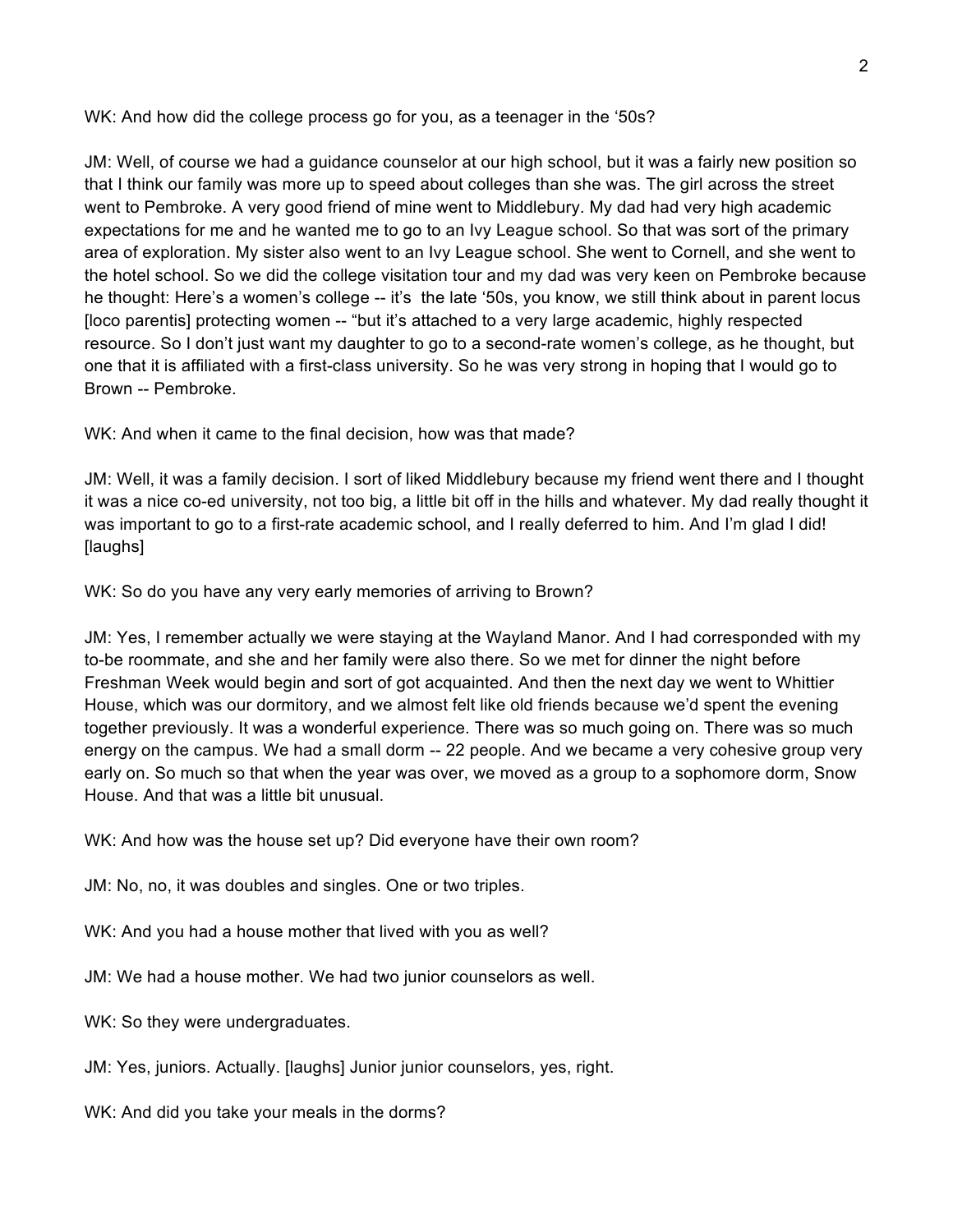JM: Oh no, we went over to Andrews. That was the primary dining hall at the Pembroke campus.

WK: And where is Whittier House?

JM: Whitter House is no more. It was on Meeting Street opposite Pembroke Hall, and it was town down when they put up the medical school.

WK: So all 22 of you moved to Snow House --

JM: Yes, we did.

WK -- the next year.

JM: The next year.

WK: Where is Snow House? [5:00]

JM: Snow House is on the other house of Brown Street, also on Meeting Street. Maybe 100 yards.

WK: Okay. So it sounds like some of your strongest friendships were probably forged in your living situations.

JM: Oh, absolutely, yes. Absolutely.

WK: What kinds of things would you do in the dorm?

JM: Well, let's see. I think we had… We didn't actually have a dorm TV, so it wasn't as though we had popcorn parties in front of the TV. But we had charades night. We had different, Mardi Gras night, things like that. Not on a regular basis because we were all doing other things too, but you know, maybe l once a month we'd have like a party night. Plus, living so closely together, you know, you would meet people in the hallway or on the front steps or whatever. It was very informal. Nice.

I did want to bring up about the PDQs.

WK: Who are the PDQs?

JM: Yeah the PDQs are no more. [laughs] They're like ancient history. The PDQs were a double quartet. They were modeled on the Amherst DQs. So it was eight women, a cappella, and during our Freshman Week a lot of different organizations came through the dorms and talked about their missions and whatever. And the PDQs were one of the groups that came and they entertained, and they said, "Gee, if anybody would be interested in auditioning, we'd love to have you." So I had sung in high school and I do like singing, and I liked the group. They were very… sort of more modern singing. You know, not the traditional barbershop. And so I made an appointment for an audition and I went. And then I went for a second audition. And I was selected. I was very happy because I do love singing. It was a wonderful group of women. We spent every day from 5:00 to 6:00 in rehearsal. Every day. Not once a week, not twice a week. Every day. In fact, when I told that to President Paxson, her eyes got really big. She said, "Every day?" Truly. Learning new music and just harmonizing. And then on the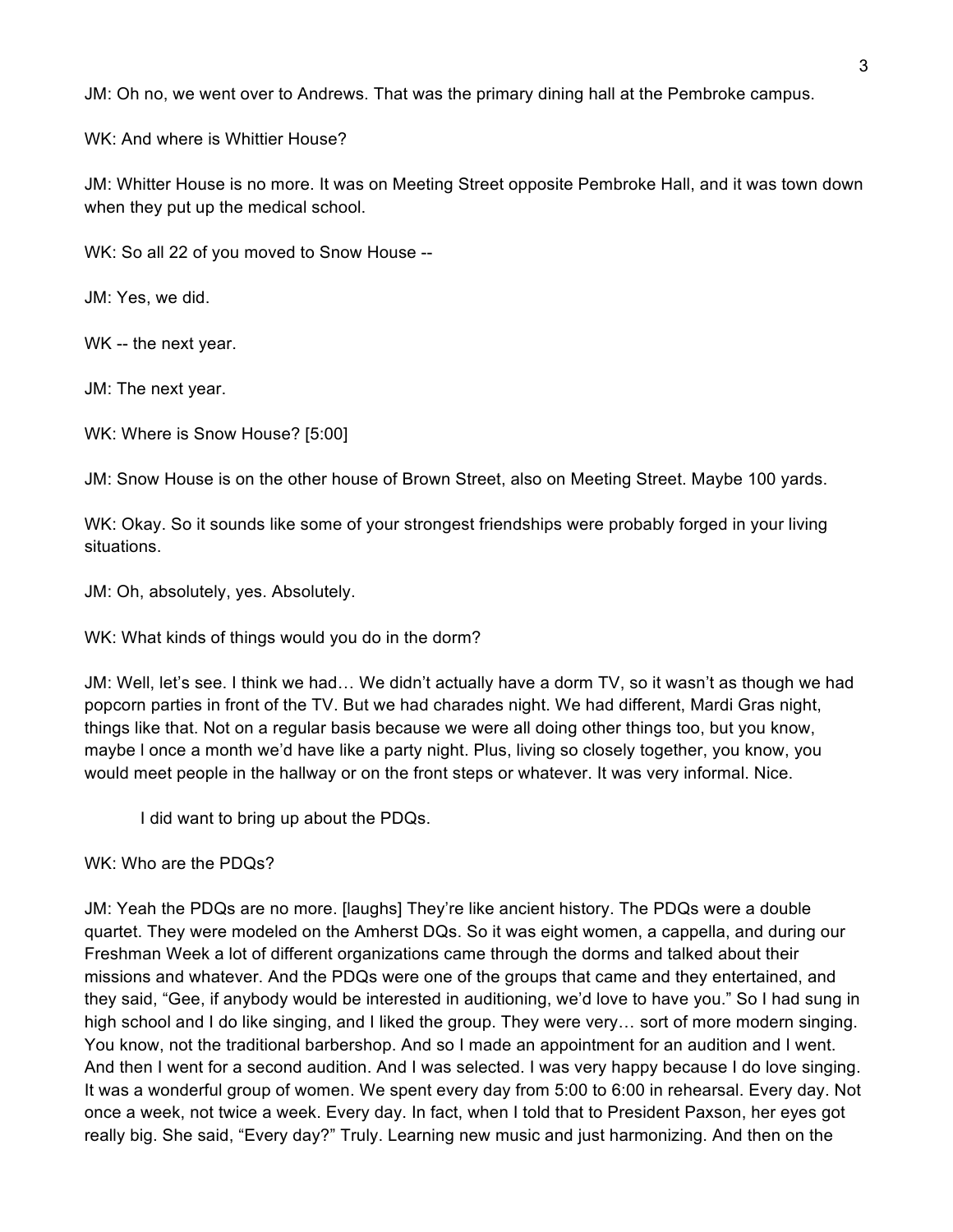weekends we would give concerts either on campus or to community groups. And so over four years, we became very very close. And those people are some of my closest friends, even today. You know, we were in each other's weddings. We were godparents for each other's children. And we still keep in touch. It was a wonderful experience.

WK: And you first found out about them during your Freshman Week?

JM: Yes.

WK: Okay, so what was Freshman Week?

JM: Well, Freshman Week was a way to orient new students to the campus. So yes, we had academic consulting. We had visits by groups on the campus. I think there was some testing, too. I don't really recall. And then on Saturday of that week we all went out to the Haffenreffer and they had, like a field day. It was fun, with a barbeque. It was very very nice.

WK: Do you know, did the Brown men also have a similar program?

JM: Perhaps, but it was separate.

WK: Okay.

JM: Yeah.

WK: And you were also in the Glee Club, is that right?

JM: Oh yes, I was President of the Glee Club.

WK: Okay. What was the relationship like between the Glee Club and the PDQs?

JM: There was no relationship, really. Just separate organizations. A lot of the people from the PDQs were in the Glee Club, but they were two separate organizations. The Glee Club was run by the Music Department.

WK: And the PDQs were entirely student-run?

JM: Yes.

WK: Would you do your own arrangements?

JM: Oh absolutely. Yeah. [laughs] You know, we had composers in the group, we had arrangers in the group. And then we would do other things too, like things by the Australian Jazz Quartet, or George Shearing, we did some arrangements by him. Let's just say a little bit more modern than the barbershop. That was part of the fun of it.

WK: And did you have a faculty advisor that worked with you at all?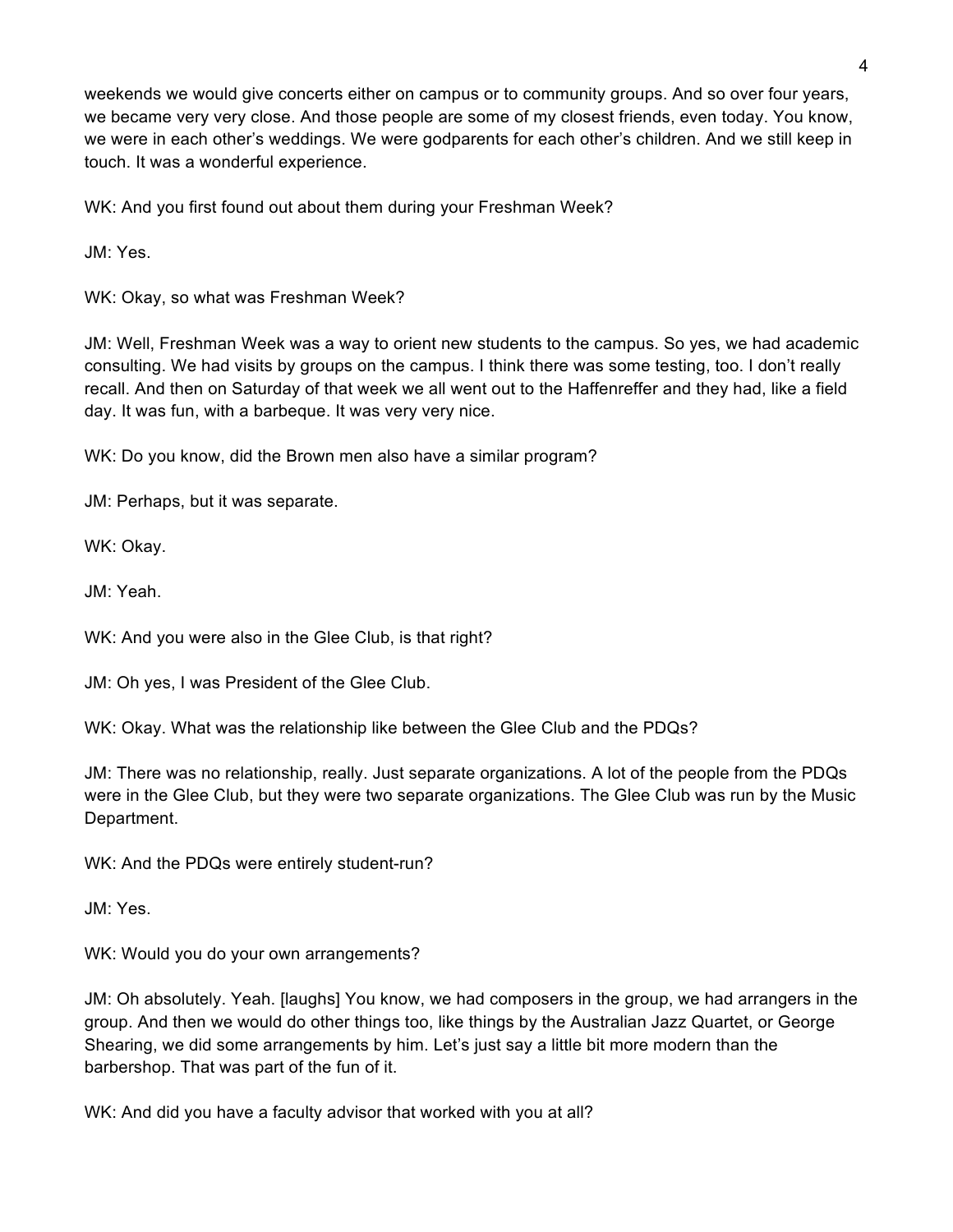## JM: No.

WK: Was it a self-taught sort of group, or did people come in with arranging and composing experience?

JM: It was self taught, but I think each year, the selection process, because we were graduating, usually maybe two or three, and bringing new people in, if we were losing a composer and arranger, we wanted to make sure we could fill that spot. But you had to sing in order to be in the group.

WK: Sure, sure.

JM: Right.

WK: [10:00] Let's go back a little bit to your life in the dorm. I'm curious about, you mentioned in loco parentis, and I'm curious about the restrictions that you had. Or guidelines that you remember, for coming and going in the dorms, or dress codes, or anything like that.

JM: Oh yeah, sure. Well of course it was an honor code. And we did have curfews, which meant that you had to be back in the dorm at 10:00 during the week, or I think it was 1:00 during the weekends. And there was an official process. You had a card. You would sign out where you were going, and when you came back, you would sign back in. It was pretty standard, I think, for those days.

WK: Did anyone in your dorm have trouble with the rules, or was it generally --

JM: I mean, it was generally accepted. It was part of being here and there was a very community feeling, so… and people respected the rules I think, by and large.

WK: How would you describe the relationship between the women of Pembroke and the male students of Brown?

JM: I don't think you can generalize, really. I mean, we did have classes together. Our organizations and our eating and our living we all separate. I really, I don't think there was any tension, particularly. When we were in classes, everybody was respected. Nobody was shouted down. People were allowed to finish whatever it was they were saying. So I think there was a great deal of respect.

WK: And your classes we co-ed.

JM: Yes they were.

WK: How did you decide to concentrate in American Civilization?

JM: Well, I wanted something a little bit different. Originally, I had thought I might be interested in English, and I am. But I really like American history. I tool a lot of very interesting American history courses here. But I didn't want to major in History, either. So American Civ offered an opportunity to sample American courses throughout the curriculum into sort of a synthesis. So American architecture, art, history, literature, philosophy. It was a fun major. I enjoyed it.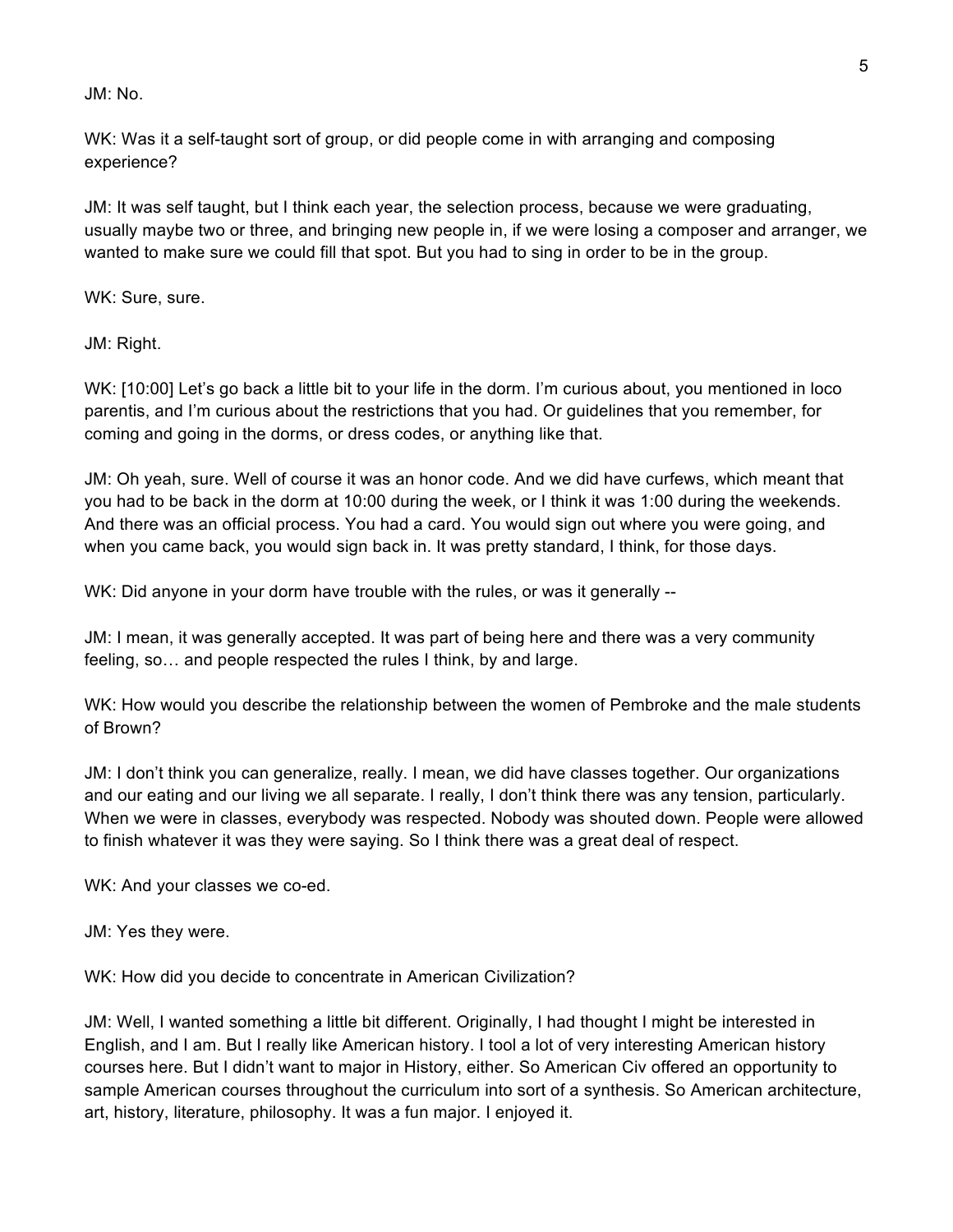WK: Were there particular classes or teachers that you remember now as being important?

JM: Well I do remember my Philosophy professor. He was quite ancient at the time. Oh, I don't know, 75? [laughs] And he had been at Brown for a long time. And Carl [Curt] Ducasse was his name. He was quite well known. He'd written a couple of books. And taking his course was really mindblowing to me because it explored so many assumptions you take for granted. The course was The Philosophy of Religion. It had to do with motivations and assumptions, ideas. We did a lot of outside reading. He wasn't particularly dynamic as a teacher per se, but he was able to draw out the class, which I think is equally important. And I still remember it. I enjoyed the class.

WK: Where did you do most of your studying?

JM: Well we were lucky to have the Pembroke Library, which was the top floor of Pembroke Hall. And it was a full service library. It wasn't as big as the Hay, but it had all the things we really needed for our courses. And so I did most of my studying there.

WK: And what was the library like?

JM: It was lovely. It was all paneled. There were wing chairs in front of the fireplace. In the winter at night the fire was on. I think they even served hot chocolate, if you can believe it. [laughs] But it was a very welcoming place, and a lot of us liked going there rather than going all the way down Brown Street to the Hay in the dark in the winter. So it really suited us very well.

WK: What else was in Pembroke Hall?

JM: Well, let's see. Pembroke Hall in those days… there were classrooms in Pembroke Hall. I believe that, oh the Pembroke deans were on the second floor. I don't recall how many there were. And then there was a bookstore downstairs. It was a very abbreviated bookstore, mostly gift shop. It was tee shirts, mugs, stuff like that. And the mailboxes were down there too.

WK: Did you keep your same mailbox for all four years?

JM: Oh I think so. Yeah, I think so.

WK: [15:00] Do you remember Dean Lewis?

JM: Oh yes, she was the dean when we were here, and even beyond, I think. She was a lovely southern lady. She was a scientist. A great role model. Very very bright, and yet she had the elan, the graciousness, of a southern lady, which is a very nice combination. So we really looked up to her. She was very bright, she took no nonsense, she gave several chapel talks while I was here, and she was venerated so much by the students that later on -- I don't know who -- donated money [so that] there is now a Nancy [Duke] Lewis chair. As a way to thank her for her service.

WK: And she was ill while you were a student?

JM: She became ill while I was a student. When we arrived, she was hale and hearty, but over the years, she became ill. In fact, she was the dean from 1950 to 1961, and so when I arrived in 1956, she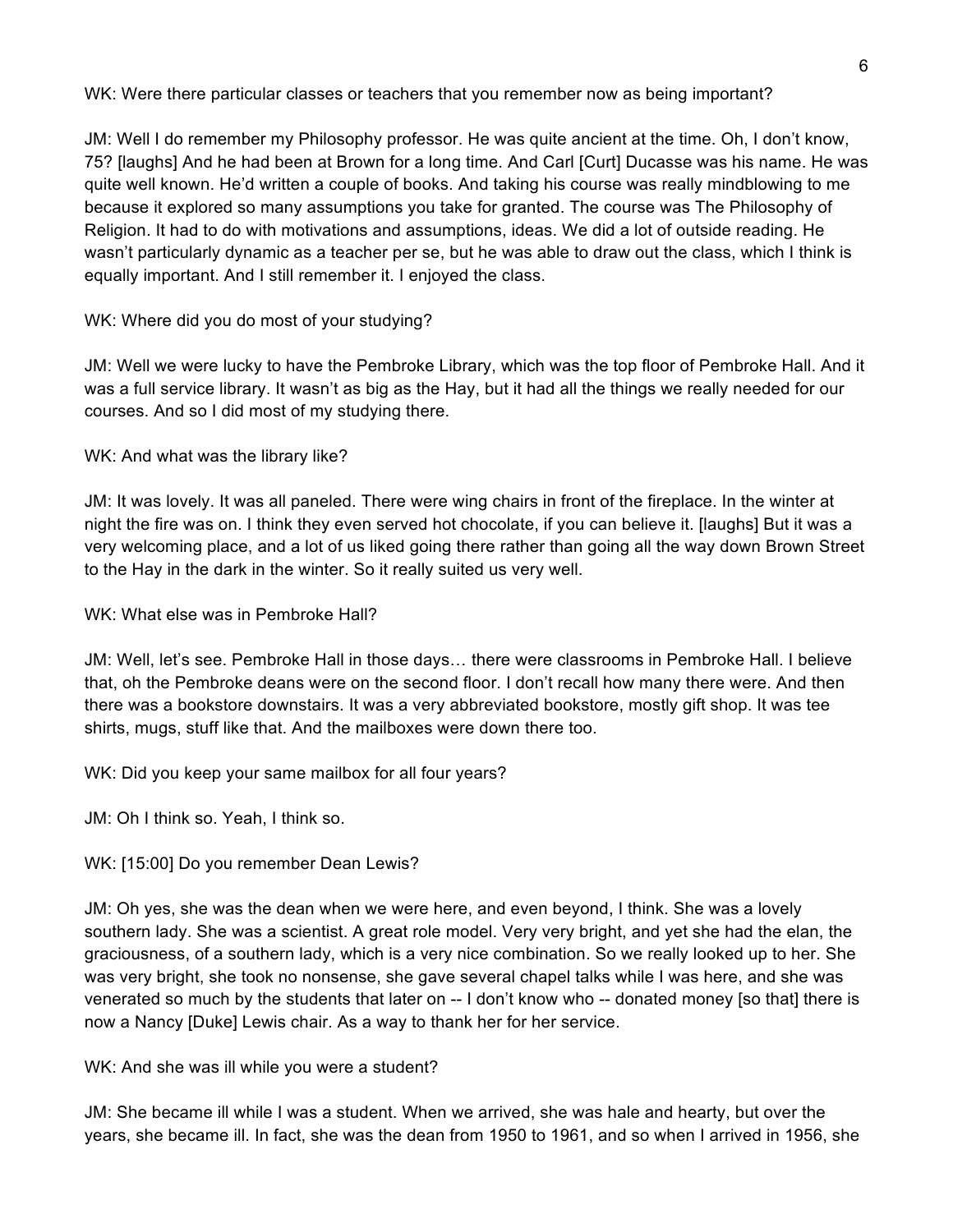seemed to be just fine. But then she went into a decline in the later years. She did not give up the deanship. I think someone else took over some of the more public responsibilities, but she remained dean until she passed.

WK: And was it public knowledge that she was sick, amongst the students?

JM: I think people were aware, only that she was not as visible as she had been. And then later on toward the end, it was generally known. Yeah. And people felt very badly because they really admired her. She was quite young, probably in her 50s when she passed.

WK: Let's see. You've talked a little bit about the singing groups that you were in, but I want to know about the Question Club, because I understand you were a President.

JM: Oh yes, the Question Club was made up of seniors, and it was the people who were the head of the different organizations on the Pembroke campus. So I was the President of the Glee Club. We had the person who was the editor of the newspaper, the editor of the yearbook, all of the different women's groups on campus. And I was asked to be President of the Question Club, which basically had the mission of helping to run Freshman Week, orientation. So we arrived early, and we helped to coordinate the activities during that week. It was very fun because we got to meet the new students.

WK: So you got to do the same things that had gotten you involved in PDQs.

JM: From the other point of view. Yeah. To organize it.

WK: And four years later, do you remember -- I mean, did the new group of students seem different?

JM: Different why? Different from my class?

WK: Well, I just wonder. I mean you graduated on sort of the cusp of the 60s. You know, and so by the time you were leaving, these students would have been in the class of '64. And so it seems like sort of a transitionary period.

JM: Well we were aware that they were quite young. They all seemed to be about 12, of course they weren't but that was our impression. But there was no, if you mean was there any rumbling underneath because the '60s were coming, you know there was none of that feeling at that time.I think probably a couple years maybe, '63, '64, it might have been more apparent but they just seemed to be like a regular group of kids. Really happy. Delighted to be here. Anxious to give their all, and a great deal of enthusiasm, and of course we met that with our enthusiasm. So it was a really fun time. I enjoyed it very much.

WK: Did the Pembroke campus absorb much of the politics and outside current events, or did you feel like you were slightly sheltered here?

JM: Well we did have speakers come in every now and then, brought in by Student Government. People probably who were on the cutting edge of new thinking. But it was sort of foreign to our atmosphere here. I mean, we were polite, we listened, asked questions, but we were sort of a self-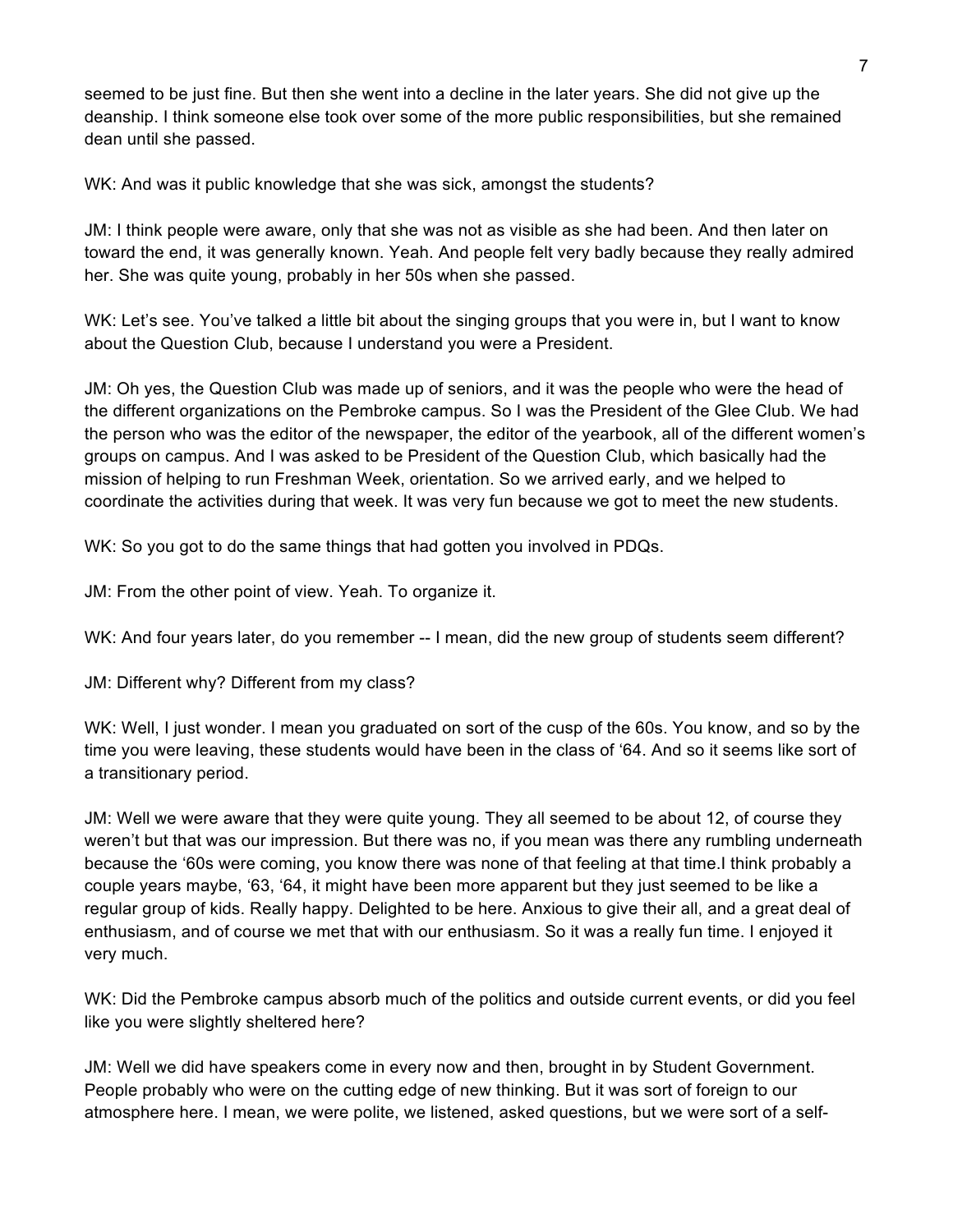enclosed cocoon basically, concerned with our own everyday tasks and friendships and whatever. [20:00]

WK: Yeah. Do you think that being in your own little world, what kinds of opportunities did that give you while you were at Pembroke?

JM: Well, it was a fairly small school There were only 800 women students. And so before long you got to know everybody, not just in your own class, but in other classes. In fact, for a while, Pembroke was as on a five-year offsetting reunion plan, so that when you came back, it wasn't just 05, 10, 15, 20 but the classes that were closest to you also came back. Because you might have friends in sophomore, junior, senior classes. And under the newer plan, you never get to see those people because they're not on the 05 plan. So that was very nice, because the friendships were allowed to continue over time. And I really miss that. It was a wonderful idea.

WK: And you met your husband while you were in college here, is that correct?

JM: Oh yes.

WK: How did you meet?

JM: I think it had something to do with music. He played the trumpet and he was in this brass quartet. And we were also singing. The Glee Club was also singing in the concert, I think it was in Alumnae Hall. And I think we met afterwards at the reception or whatever.

WK: And you didn't get married while you were a student.

JM: Oh no.

WK: No. Did any students get married at Pembroke?

JM: There were a few, but I think there was one girl in our class, I believe she had to leave school. I don't recall the particulars, but I just don't know. There were very few, if any.

WK: So after graduation, how soon after you graduated did you marry your husband?

JM: Let's see, about 18 months afterwards.

WK: Okay.

JM: So I was teaching school. He was an ROTC student, so he was finishing up his ROTC obligation.

WK: And you were back in New York teaching?

JM: I was back in New York, home, teaching second grade, yes.

WK: Had you come into college thinking that you might become a teacher, or how did that come about?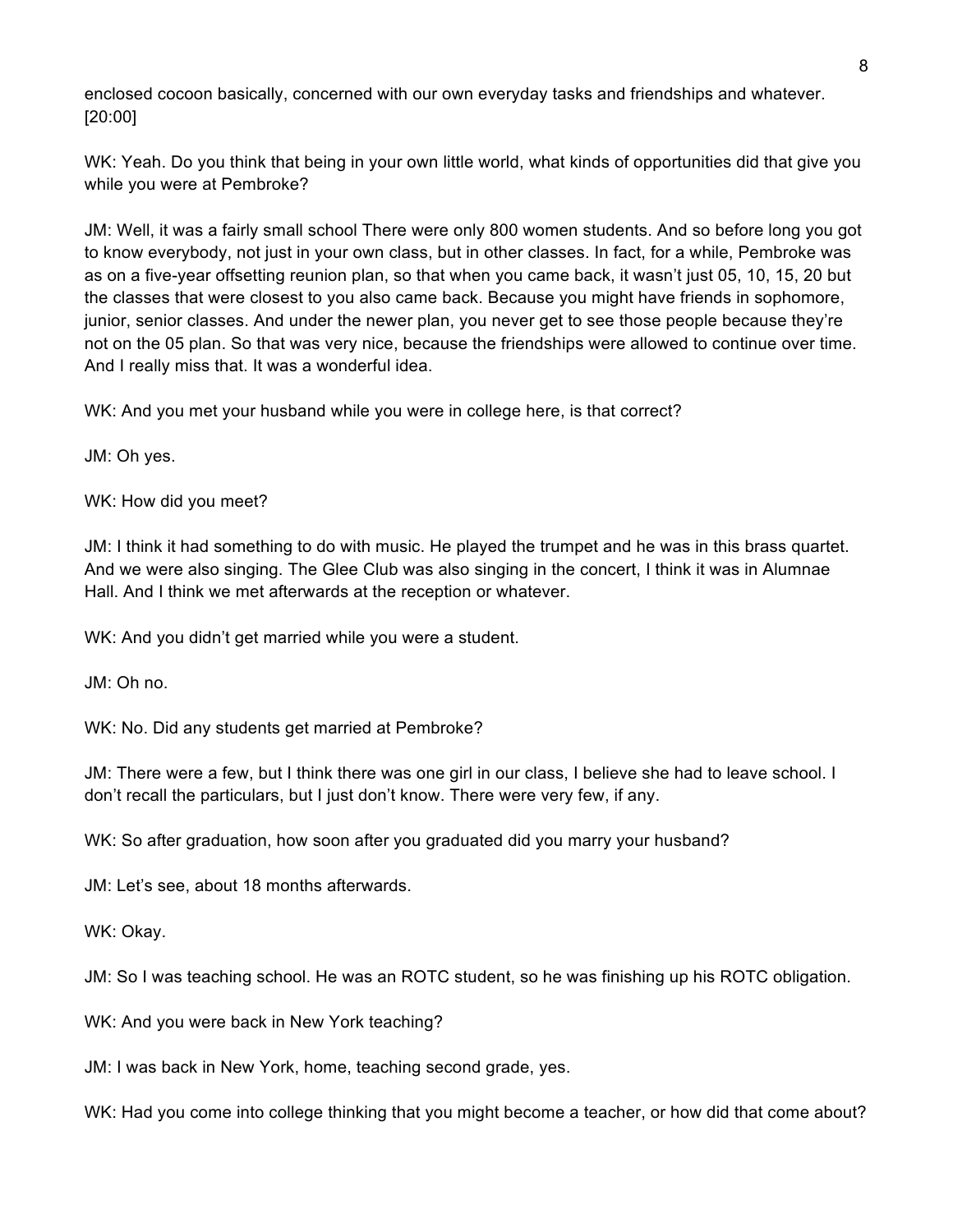JM: No I just sort of had an open-ended future. I knew that I really liked the world of ideas. I liked studying. In another time I might have gone onto graduate school right after graduate. But that wasn't really in my planning. So I had this very open-ended degree, American Civ, and I was thinking about what I would want to do with it and a friend of mine who had graduated from Mount Holyoke with a liberal arts degree was teaching in a local school. And she said, "You know, they're looking for liberal arts graduates. You don't need to be an education major or be certified to teach at our elementary school. Would you be interested?" So I said, "Sure." [laughs] And I went for an interview and they said, "Oh, how would you like to teach second grade?" And I said, "Oh, that would be fine." and so that's how that's how it happened.

WK: And did you feel prepared for it?

JM: Well they seemed to think I was prepared. I had taken one education course. And the deal was that, yes we like you, yes we will hire you, but you will have to work towards getting your teaching certificate. And that was fine with me. So at the same time that I was teaching second grade, I was taking courses at Adelphi at night in Education. It worked out very well.

WK: And then you ended up teaching some other grades after that.

JM: Right. Once I was married and we moved to North Carolina I was teaching fourth grade gifted. And that was really fun. I really enjoyed it. The kids were so eager. And you couldn't give them enough information, knowledge, because the more you gave they more they wanted So way beyond the curriculum. As a teacher, that's really exciting.

WK: So how did you end up in -- is it, it's Greensboro, right? How did you end up in Greensboro, North Carolina?

JM: Well, my husband finished his obligation to the Navy and then we were married that summer and he had a new job in Greensboro with Container Corporation, and so we went there. And I went to the school administration and I said, "I'm a teacher. I'm wondering if you have any vacancies." And it was just before school began, and they said to me, "Well you wouldn't believe this but just today our fourth grade gifted teacher came in and [25:00] said she was leaving because she had another job and now we have a vacancy and school's coming up next week. Would you be willing to consider that." And I said, "Oh certainly, I would." And so that's how it happened.

WK: Had you spent any time in the south before this move?

JM: No, no.

WK: I know this was a while ago, but do you remember your impressions? What was it like to come from the northeast to Greensboro, North Carolina?

JM: Well I taught in a very elite school. It was Urban Park, and in those days, Cannon Mills was really the major player there. And the students who were in my school were all Cannon Mills executives' children. So it was a very thin layer of society. They were all very nice, they were all very well spoken. One incident that I had with one of the children was, he came in one day without his homework and I said, "David, you don't have your homework." And he said, "Oh, my maid forgot to pack it."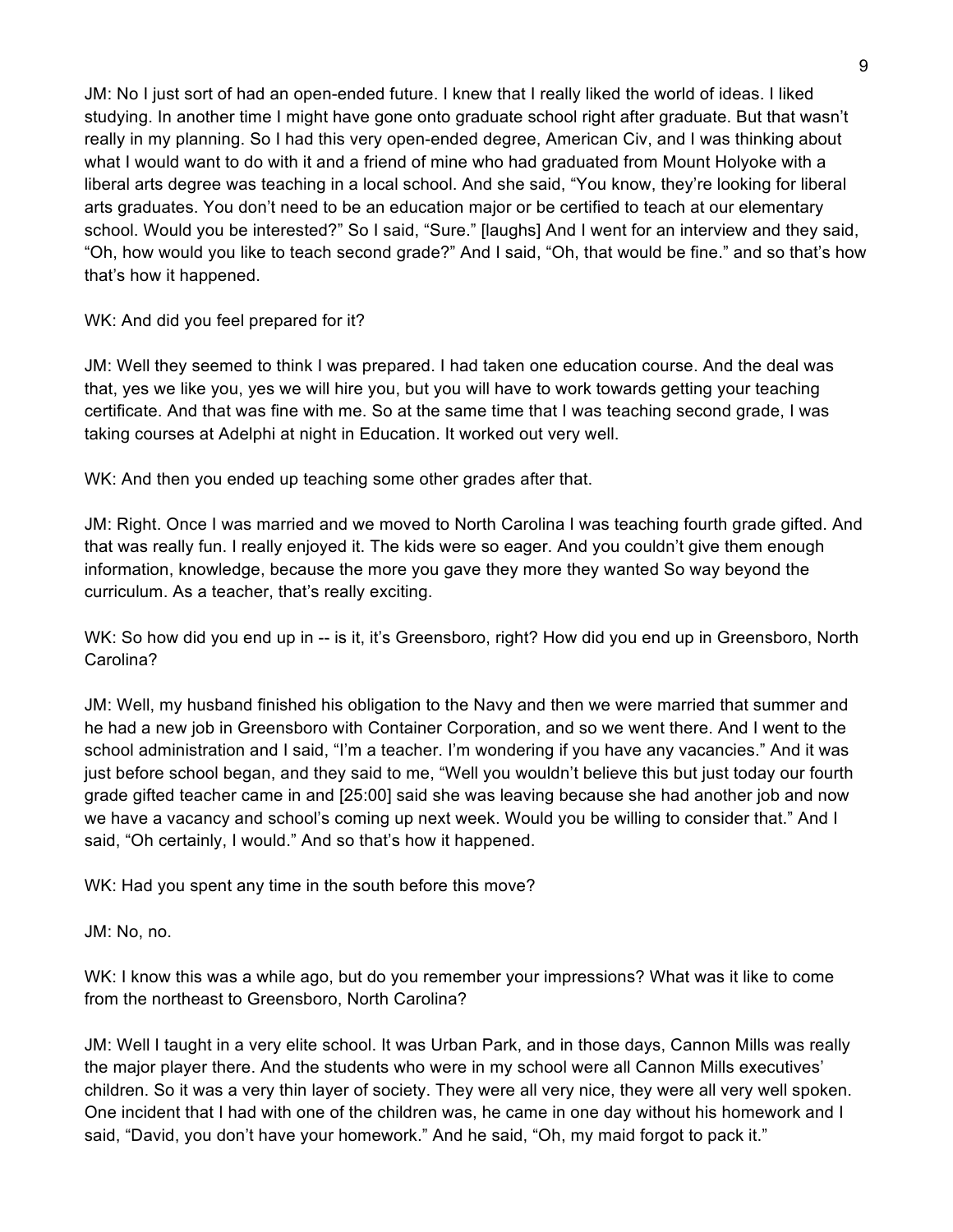WK: So that was the [laughs] school that you taught at.

JM: That was the mentality. [laughs]

WK: Okay.

JM: Yeah, that was the mentality, and it was -- these people were very wealthy, they did have maids, And that was part of the family dynamics, I guess.

WK: But it was a public school?

JM: Oh yeah.

WK: And did you have any experience of sort of racial tensions or activism while you were working there? How did you experience the city?

JM: Well there were definitely two cities. You know, there was the black Greensboro and the white Greensboro. Most of the people who worked in the school, in say the lunch room and the janitors and whatever, were black. It was, I think it was just an accepted way of life, as far as these people were concerned it was their history. And it was what they were all used to. It was before the Civil RIghts movement per se. And most of the people that I taught with were southerners. You know, I was the only person who wasn't. The first day of school after the children went home one of the mothers came in. She said, "My son came home and said he had a Yankee for a teacher, and I didn't believe him, so I decided to see for myself." So that was sort of the attitude. [laughter] I was a little bit taken aback, but I just laughed, and she laughed, and it passed, and she became one of my biggest supporters. So I didn't beforehand what it was going to be like. My dad was more upset that they had no American flag in the school.

WK: Really.

JM: So he sent me an American flag. [laughs] And I put it up on the bulletin board. Yeah I thought that was really amazing.

WK: So you were only there for, was it just one school year?

JM: Two school years.

WK: All right. And then where did fate bring you?

JM: And then my husband changed jobs again, and was working for Providence Lithograph Company, which is a very old esteemed printing company here in Providence, which has since been bought out by another company. And so we moved to Rhode Island. So we were back in our college atmosphere but a few years later. And very easy to reconnect with Brown and a lot of friends, so that was very nice.

WK: How did you reconnect with Brown when you moved back to Rhode Island?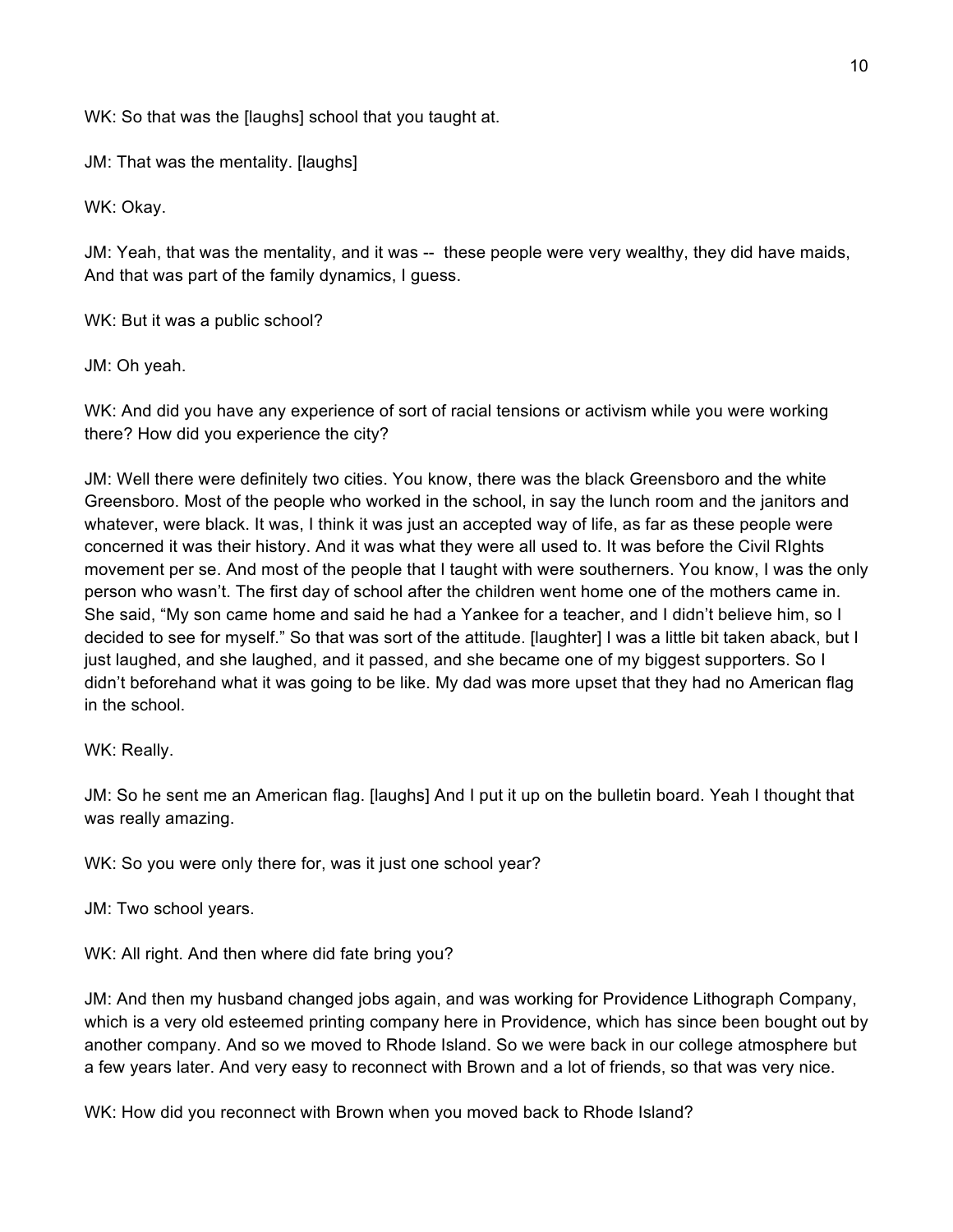JM: Well I joined the Pembroke Club and the Brown Club, so a lot of my friends are part of that. And then I joined a bridge group and one thing and another.

WK: And you've done a lot of volunteer work over the years too, right?

JM: Extremely. Yes. Right.

WK: What has that entailed?

JM: Let's see, well after I moved back to Providence and reconnected, a lot of my friends were part of the Junior League. And so they asked me if I would like to join, and I said, "Sure." That's a volunteer organization for women. And I just had the most wonderful time. I went right up the career ladder of all the different committee chairs, offices, whatever, I was selected to serve on the regional area, HAL. And that meant that four times a year we went to the Waldorf and we we stayed there for three days and we had council meetings like we have with the [Pembroke] Associates Council. And it was just a wonderful experience. I loved it.

WK: What does the Junior League do?

JM: The Junior League are the training organization of women, and what we do is set up demonstration projects working with other groups like Amos House, The Autism Project, different things like that. And we train and supply the volunteers. [30:00] It's very rewarding.

WK: It sounds so.

JM: Yeah. And I'm still a member. I still enjoy it.

WK: So where all in Rhode Island have you lived?

JM: Let's see we moved back. We've lived in Eden Park, which is part of Cranston. Joined the Baptist church there, became very active in the choir and board of education and raised our children in the church. More recently, I have lived in Barrington, which is where I live now and I lived for a few years in Middletown because I was very involved with the AAUW, which is down there. And the Newport Art Museum. And so I was there for about three years. I really loved it. I was very connected to the community and whatever, but then when I was asked to be President of the Kent [County] Club of Pembroke, and had more and more obligations in Providence, I really felt I couldn't keep going back and forth to Middletown. It was just too far. So I moved to Barrington, and it's the best of both worlds because I'm half an hour from Newport, half an hour from Providence.

WK: And your children --

JM: Are grown. [laughs]

WK: Three kids, right?

JM: Yes. Who are grown.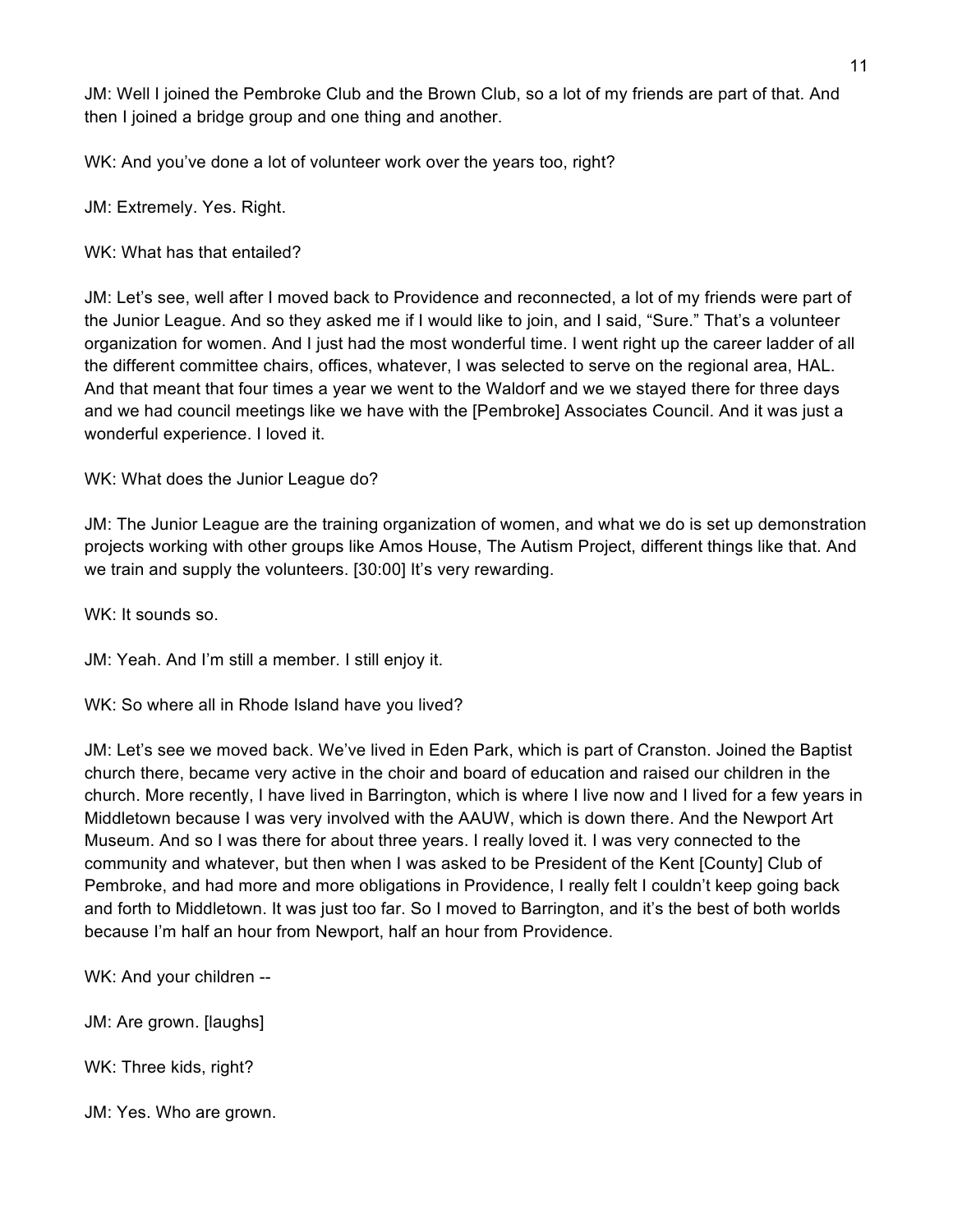## WK: Where did they end up?

JM: My daughter went to Gaucher and then she went to Duke to get her MBA. She and her husband live in Colorado, Denver. My other daughter went to URI and she's a nurse and she and her husband live in Providence. My son went to Roger Williams, studied computer science, and he and his wife live in Massachusetts and he works for Atheon.

WK: So two out of the three are relatively local.

JM: Two out of the three are, yes, are relatively local. Right.

WK: But none went to Brown.

JM: No.

WK: Were you hoping?

JM: No. Really, I wanted them to have their own experiences. Yeah.

WK: Let's see. So let's transition a little bit and move forward. You mentioned being part of the Kent County Pembroke Club. Which is -- is it still a Pembroke club, or is it a co-ed?

JM: No, it's still a Pembroke club. It's one of a very few in the country. There are only three.

WK: When did you become involved with them?

JM: Actually, not too long ago, because although I'd been a member for a while, I was always on the board of the Providence club. And then, as I say, I was doing these other things in Middletown and was the President of the AAUW, and one day they called me up from the Kent Club and they said, "How would you like to be the President?" [laughs] And I said, "Whoa, wait a minute." And they said, "No, really, you know, you've been recommended by a lot of people and we'd be very happy if you'd be the President." And so I said, "Well, let me think about it." And I called the woman back the next day and I said, "Okay! You know, it sounds like fun. I'll do that." And so I did for four years. I had a wonderful time, because it was very open-ended. The Kent Club likes to go out for lunch. That's what they do. [laughs] They're all retired teachers and they just love to go out to lunch, so every meeting is a lunch meeting. But they really hadn't done much future planning, and coming from the background that I have, to me it seemed like an open-ended opportunity to sort of plant some ideas, do some future planning, open up some windows. And so they let me do that, and we had some very wonderful programs during that time.

We did a fabulous program with the Medical School, Healthy Aging and Older Women. And we worked with a gerontologist, Dr. Lynn McNichol, and opened up to medical students, and they could come too. Three of our members were panelists and talked about medical problems they had had as they were aging. And then Dr. McNichol talked about strategies for aging well and we had a luncheon. It was the top floor of Pembroke Hall. We had about 50 medical students too. It was a wonderful program. And I just liked having the opportunity to take an idea and go with it and develop it and see the result. So [it was] a very fun, very fun four years.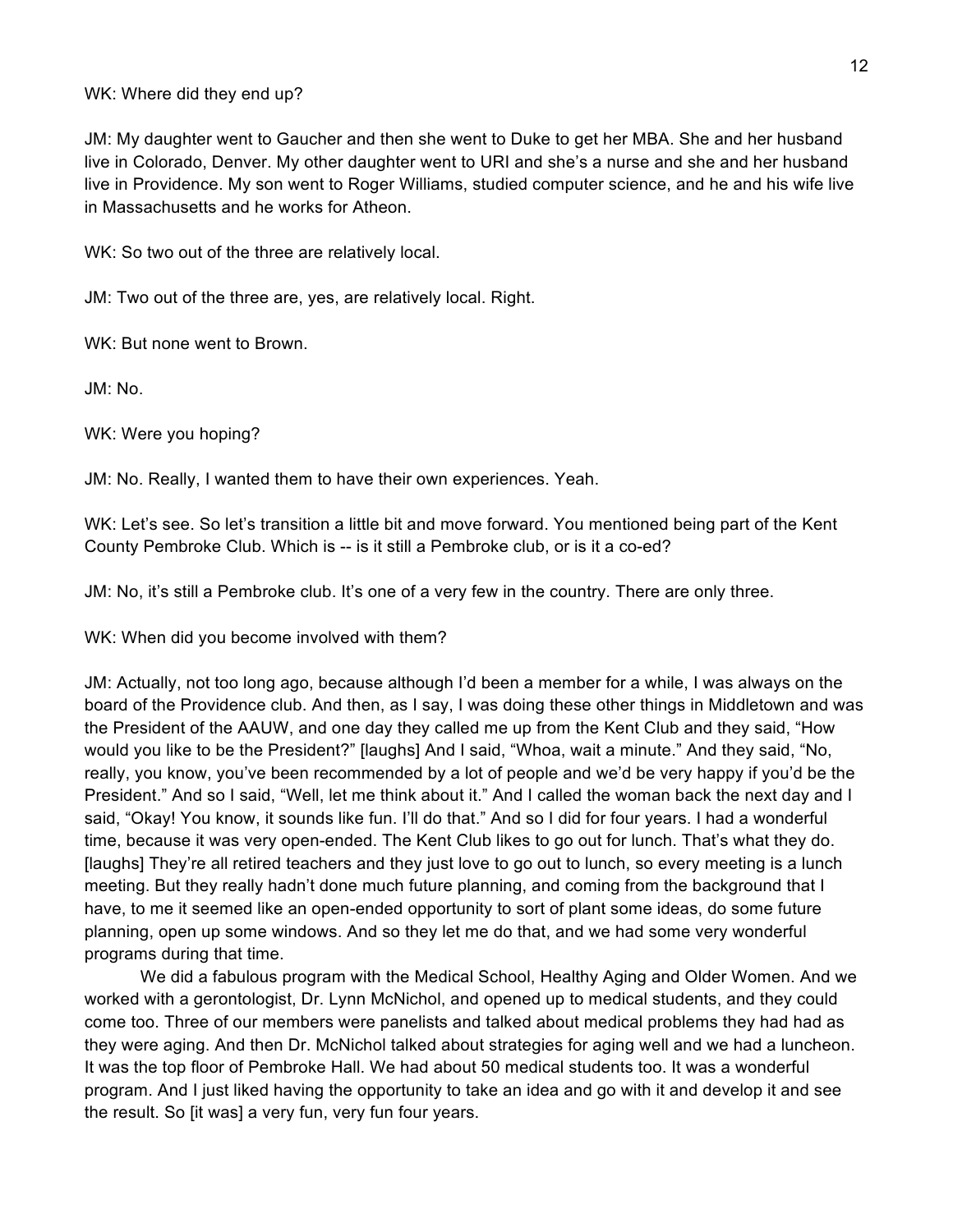And then our capstone program was welcoming the new President, President Paxson. She came for our 65th anniversary. [35:00] And we honored her, we gave her a brown bear, and she gave us a nice talk. It was lovely.

WK: It was your 65th anniversary in 2014.

JM: 65th anniversary in 2014. Correct. Yes.

WK: And what year did you spearhead the creation of the Pembroke banner?

JM: I believe that was 2005. That was after the brochure. And the first year we marched, it rained. I had a new pair of Pappagallo shoes on. [laughs] Totally ruined. But we were just so happy to be there.

WK: So tell me about the banner and how it came to be made.

JM: Okay, the banner came about because after we did the brochure --

WK: Well then maybe we should stop. Tell me about the brochure that you worked on. [laughter]

JM: Okay. All right, well I was concerned that the new students wouldn't know anything about Pembroke. And so I was then the Recording Secretary of the Providence Club and we talked about it and decided it would be a good idea to do a history that we could give to the new students, and I was asked to chair that committee. So I did work with the archivist and [at] the end of the summer -- this is 2002 -- we put together a six-fold brochure with a history of Pembroke, basically in 500 words or less, which is no small feat, and included a couple of pictures so people could see what life was like. We gave a chronology of all the Pembroke dates and a listing of all the Pembroke deans. And met with the administration and asked if we could meet with new students every year and pass this out as a way to keep the name of Pembroke current. And we were pleased that they agreed. And then more recently, as I've done this every August/September, I've talked to Christy [Law Blanchard] and she's given me Pembroke Center materials, so I could talk about "This Was Pembroke," and then, "This is legacy of Pembroke, Pembroke Center." We include a few of the older yearbooks on the table so people can kind of leaf through and see what life was like.

WK: And in your experience, how much do the incoming students, over the last 10 years, know about Pembroke College?

JM: Well if they're living on the Pembroke campus they know about it, only because that's where they are. But beyond that, unless their alumni legacy students, and then they know because their parents have told them about Pembroke. So we feel like we're doing a real service.

WK: What kinds of things do you single out to tell them about? What do you feel are the most important pieces of Pembroke to share with someone who comes up to your table in their freshman week?

JM: Well the most important thing to say is that without Pembroke there would be no women at Brown. Because for very many years, women petitioned Brown to attend. And the people at Brown said, "No, we're a men's college. We like life the way it is, go away." And in the meanwhile, colleges like Wheaton were established. So here Brown is, you know, they have no women's school, they're not interested,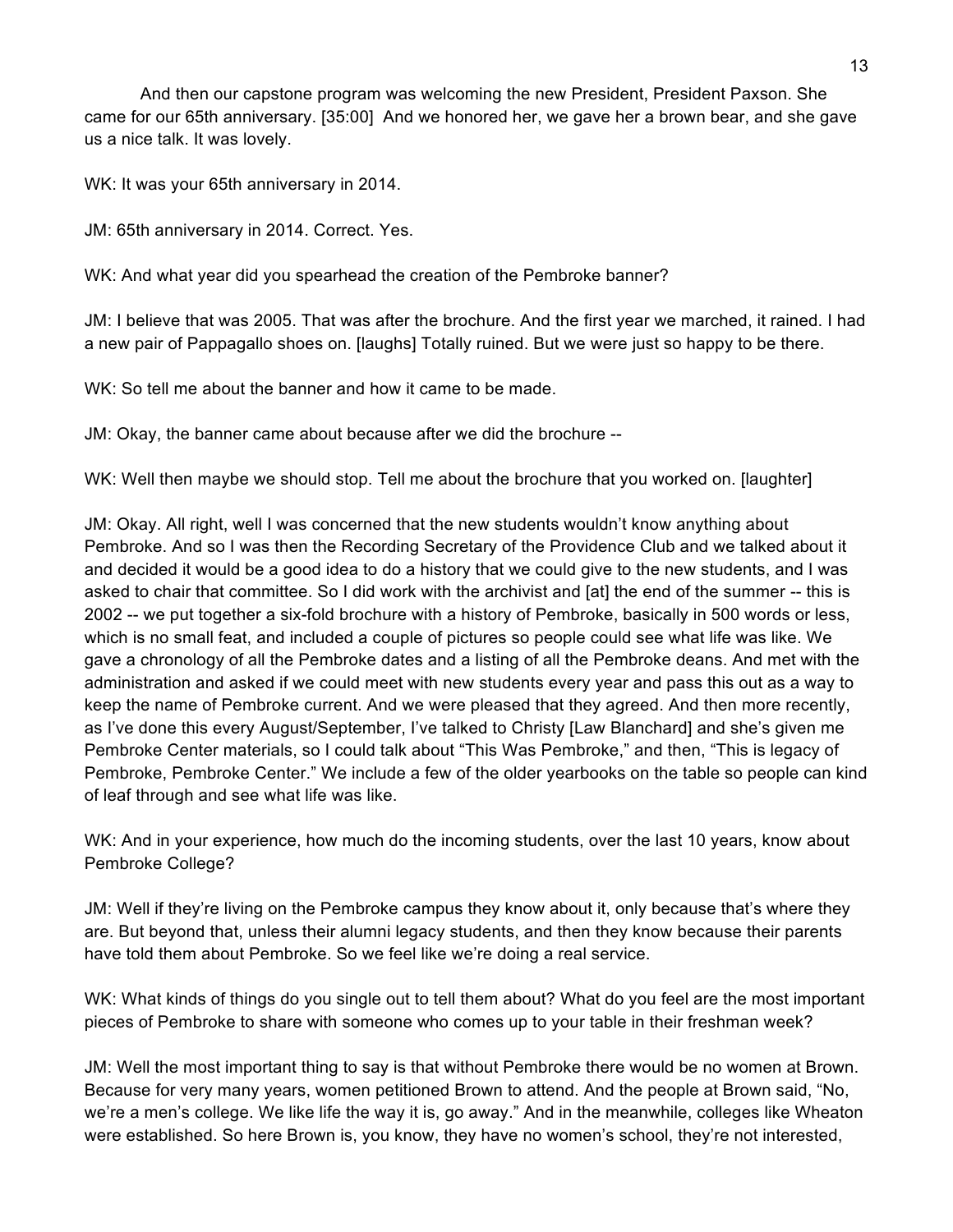and finally over years of pressure, President Andrews agreed to entertain the idea of having women here at Brown, but they would have a separate school. They would not be connected at all to Brown, sort of off there on Meeting Street. "You'll have to raise the money for Pembroke Hall because we're not going to give you any money." They made it as difficult as they could for women. So the fact that these women persevered, and they did raise the money, they weren't working, you know, they didn't have jobs so they had to get the money from their dads and their husbands and their brothers or whatever, says a great deal about the perseverance of women for higher education. So we think that's really important.

WK: You were a relatively young alumna when Pembroke and Brown merged.

JM: Yes.

WK: Yeah, you're 10 years out at that [point].

JM: Right.

WK: Do you remember your reaction to hearing the news? Did you know it was coming?

JM: We knew something was coming because there was a study committee, but we really did not… I was a member of the Pembroke Providence Club. We really did not know the scope of what might happen. And so when the results of the study were issued, it was a big shock that Pembroke was actually being dissolved. I mean, that's really what was happening. Instead of two administrations, [40:00] two admissions departments, two campuses, two whatever, two student bodies, suddenly it was all merged into one. And the idea was sold to us with the thought that the current students wanted to go to a coed school, so we're accommodating them. Nevermind that it's really a financial decision because we're chopping this in half, and this is the way it's going to be. So we had no say. Nobody said, "Do you like this or not? Do you want to vote on it or not? Would you like to appeal it or not?" It was just handed down. And so to this day, there are a lot of older Pembrokers, myself and others who are much older, who are still unhappy. We still feel that it was a railroad decision. We don't like it. [laughs]

WK: How did it impact your life as an alum, your reunions and other things?

JM: Well each class had to vote whether or not they were going to merge. So some of the older classes still have their separate reunions: Pembroke reunions, Brown reunions. [taps table] Our class was sort of arm-twisted into merging, which we didn't really like, but I mean that's how it happened. And some of the newer classes merged automatically, so they have merged reunions. But beyond that, I mean, we're not on campus, we're not in school, so it doesn't affect us day-to-day.

WK: What were you concerned would be lost with the merger, for incoming students?

JM: Well we always thought of Pembroke as a very supportive, very nurturing place. The fact that you could be in chapel and see that the head of all the organizations on the entire campus were women gave us role models for leadership. So no matter what organization you're talking about, there's a woman at the head of it. And I think that was very telling and very long-lasting, sort of gave the message of empowerment. You know, you can do whatever you want, there are opportunities open to you, and go for it. I think that has been lost.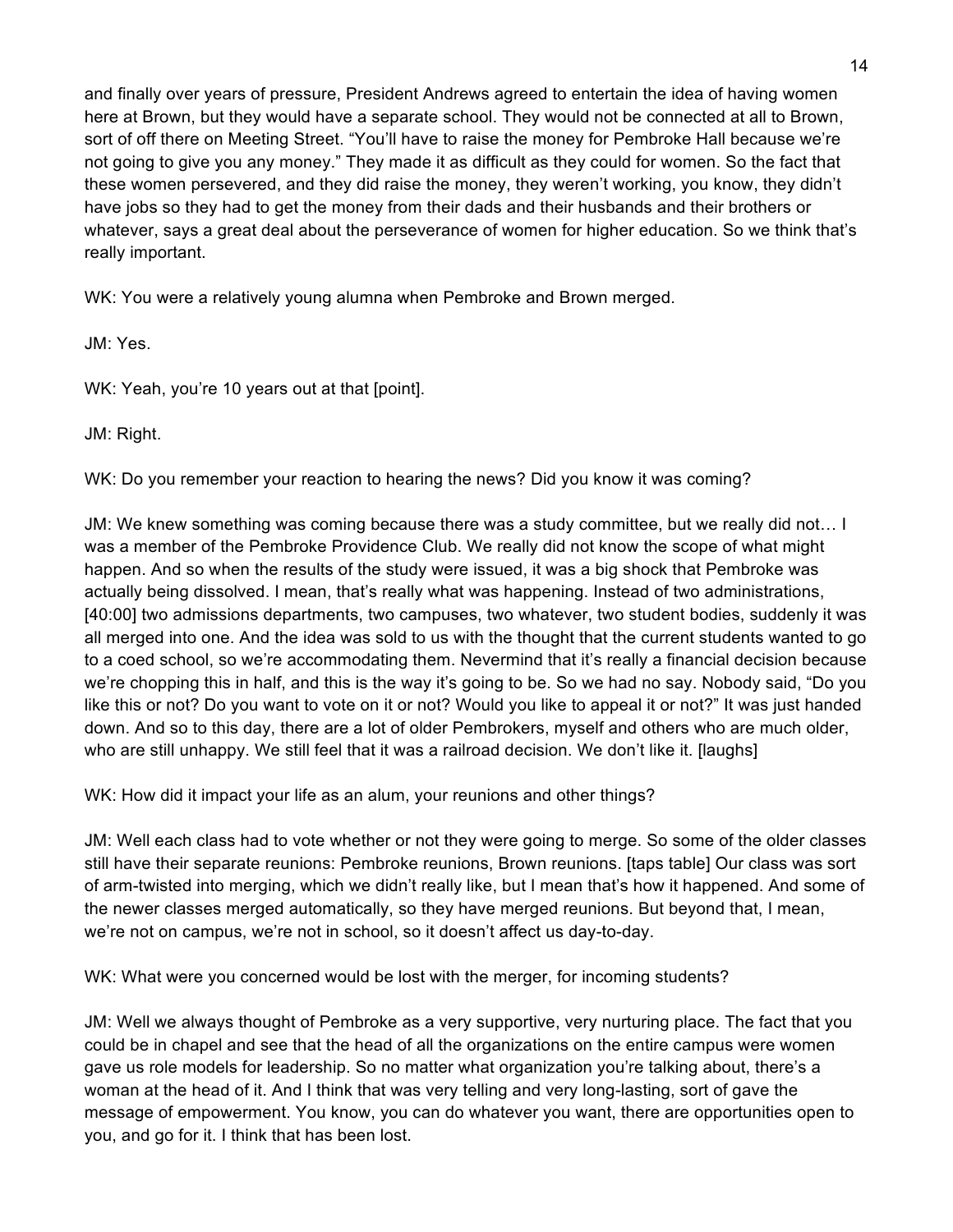I want to bring up a little bit about the Pembroke banner. After we did the brochure. Along the same lines of making sure that current students know about Pembroke, we decided to commission - this is the Pembroke Club of Providence -- an authentic Pembroke College banner. And we did. We contacted the Brown banner maker, Mrs. [Barbara] Pelletier and she made us a banner. And then we thought, "Gee, wouldn't it be great if we could be in the Commencement procession, and so I went over to Brown and I worked with Bill Slack, who is in charge of the procession. And they said, "Oh that would be fine. We'd be happy to have you do that this year." And so we did. And then we thought, "Well gee, [unclear] part of the permanent Commencement procession." And so I worked with Rogeriee Thompson, who was a trustee at the time and an alum, and she brought the matter before the Corporation, in a motion. And President Simmons seconded it, and it was passed unanimously, so we have the authority now to march in every Commencement procession. Which we do, and we enjoy it.

WK: Who is the "we" here? Is it the Pembroke Club of Providence? Is it any Pembroke alumna? Who has the banner?

JM: Okay. The Pembroke Club of Providence bought the banner. Betty Socia paid for it and so it belongs to them, but we have a place in the parade every year, so we encourage everybody to march with us.

WK: And you had to research the graphics and everything.

JM: Yes, the logo, the graphics, colors and whatever, the size and so it is authentic, and we're very proud of it. Very much.

WK: How many people usually march with you?

JM: Well the first year, it was raining terribly. We didn't have too many. We had about six or eight. But on a given year, we might have 20, so we extend the invitation to both the clubs, and who's ever able to march and wants to is welcomed. We noticed that when we march in the parade, the President always salutes us as we come to the gates. And then, you know the way the procession separates so that [45:00] the alumni march through the new students, the new students march through the alumni. So by the time we get to the bottom of the hill, we're marching through the new students, they're all screaming "Pembroke!" I mean it's just this wave of sounds. It's so wonderful. I really enjoy it. [laughs]

WK: Will you be marching this year?

JM: Well I'll be having a reunion this year so I'm marching in my class, but usually I do, yes. Yeah.

WK: I also want to touch on your involvement with the Pembroke Center Associates. When did you become involved in that organization?

JM: Well let's see, we have to count backwards. I think I'm on my third consecutive term. So each term is three years. And I'm in the middle of this one. So I would say [laughs] maybe eight years ago or so, give or take. I've always been interested in the Pembroke Center, but until I was selected for the Council I had sort of a limited representation there.

WK: And what have you been involved in during your time on the Council?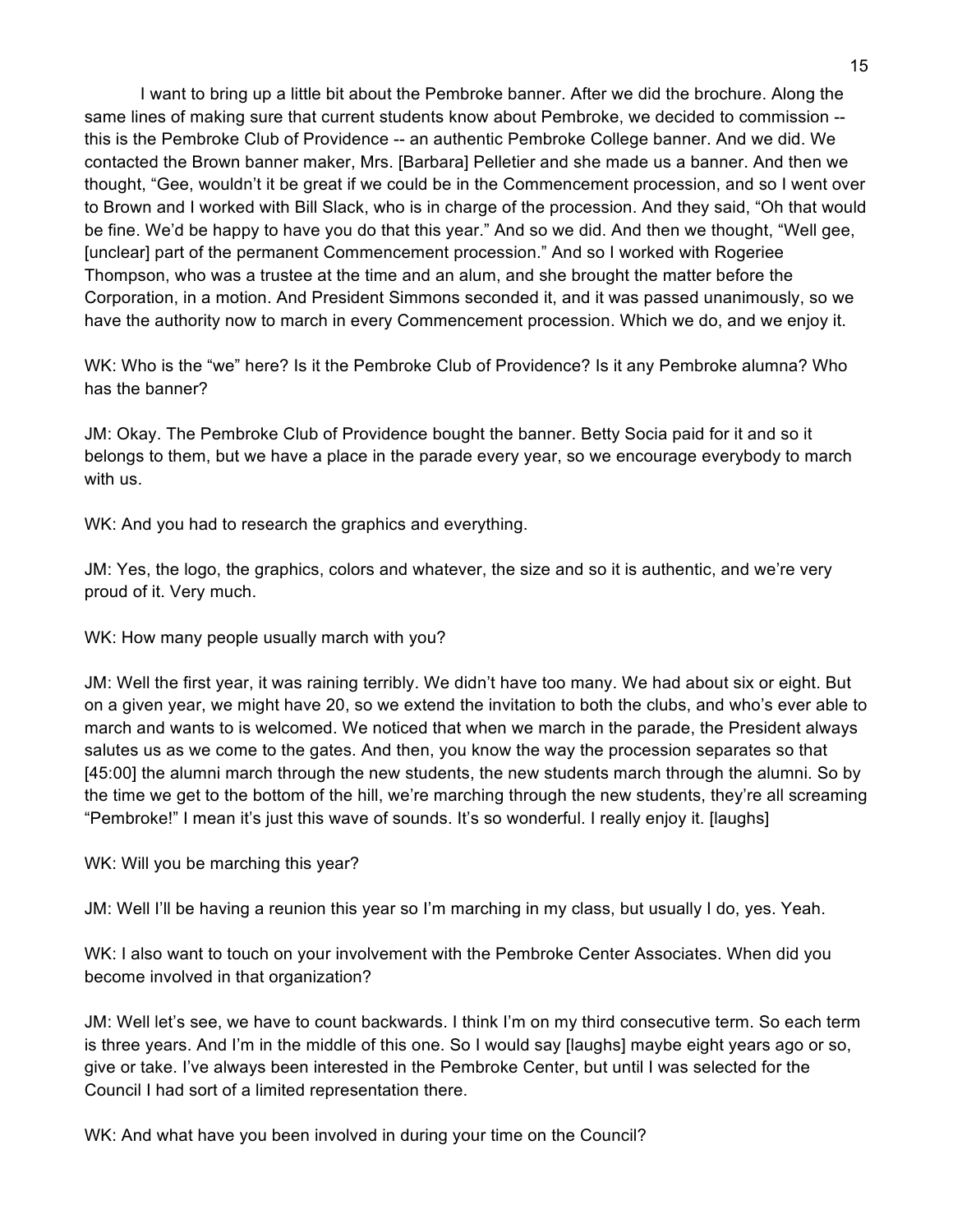JM: Well I've been on the Program Committee, and also on the Membership Committee. I enjoy the Program Committee very much because in almost all of the organizations I've been in, programming is really my forte. I really like doing programming and I really like pushing the edge of the envelope, coming up with new ideas, implementing them, whatever. And so that's why I enjoy the Programming Committee so much. [unclear] what we do. [laughs] That is our job.

# WK: What are some of the programs that you've worked on?

JM: Let's see. I didn't work on the Louise Lamphere [exhibit and events] per se…. trying to think back. Probably a couple of years ago we were doing one on women in the judiciary. I brought in Rogeriee because she is, you know, a judge in the Massachusetts Superior Court. And that really interested me because although more and more women are going to law school, not that many of them end up as judges. So it's really important, I think, to get in the pipeline. And I'm very active in the Women's Fund of Rhode Island, so that's just sort of extending empowering girls, empowering women, which is probably my manta. [laughs] I've been at it long enough. It's very enjoyable.

# WK: So what else is your typical day consisting of, these days?

JM: Well these days, you know, I am in so many organizations, and I've had to cut back. For instance, when they asked me to be President of the Kent County Club, I had just begun the presidency of the AAUW, and they're both very time-intensive positions. One is in Middletown, one is in East Greenwich, and I just felt like I couldn't do justice to both. And so I did resign as President of the AAUW. However, I had been in charge of the Women Authors Program, which is an annual luncheon for women authors. And so I sort of adopted that into the Junior League, and I've been doing that program for the Junior League. We just had a Women Authors luncheon in April in Middletown. Eve LaPlante, who is a historian, and is a direct descendant of Anne Hutchinson, Samuel Sewell, and Louisa May Alcott, has written biographies of each one of these people. Because she's a direct descendant, she has access to diaries, letters -- a fascinating person. So she was one of our authors. And then the other one was Mary Jane Begin, who is a Professor of Illustration at RISD, and she writes children's books. So we had a wonderful turnout, we had a great program. It's something I enjoy doing.

WK: I did want to ask about your business, that you started.

JM: Okay.

WK: And this was -- well, I'll just ask you: how did you come to [it]?

JM: [laughs] Well as you know now, I've been involved in a lot of organizations, and sometimes people will approach me and say, "Gee, we'd like some help with mission statements, or succession planning, strategic planning. You know, would you be willing to give us some time to do that, to work on it?" And so it grew out of my nonprofit work where I would consult with groups about particular topics. [50:00] It's not full-time, it's part-time. It's per diem, depending on the project, but it's a way to use some of the experience I've had over the years in another way. So I enjoy that. I keep it under control, you know, it's not that much time, but I enjoy it very much.

WK: What are some of the projects that you've been able to become involved in?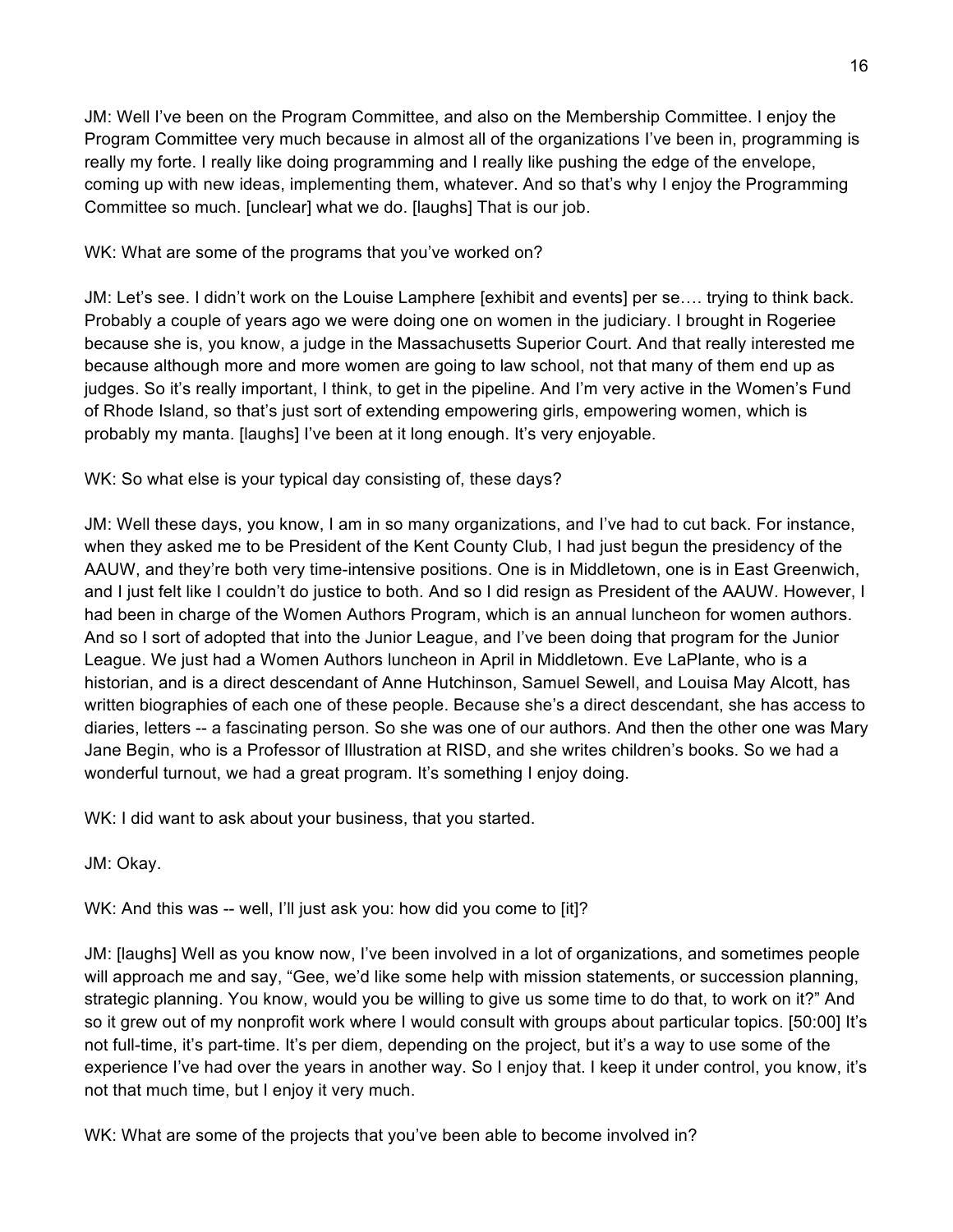JM: Well, I've worked with the Girl Scouts in empowering girls. You know, when I was a Girl Scout, it was still a fairly prescribed role. And now, of course, Girl Scouts can do anything. You know, they are empowered. And I think that's really wonderful. It's important that there's access, I think, for all girls, and that's one of the issues that the Girl Scouts is dealing with now, because it costs money to be a Girl Scout. It's not so much a membership fee, but you have to buy a uniform. You know, it's quite a bit of money if you want to go to camp, and what have you. And so that's really what we're focusing on now: how to provide the access. The Girl Scouts nationally have a lot of money, but the local councils do not. So whether you would think about scholarships, you know, how to get that money to the people might really need it.

WK: And what about looking to Brown? What do you think are some of the most important or pressing concerns facing Brown and women who attend Brown today?

JM: Well I think the sky's the limit as far as women attending Brown today. Not getting into Brown, but the opportunities that are open to them once they are here. There is a Women's Launchpad, and I've thought about joining that. And that is a mentoring program where one alum will team up with one undergraduate and sort of mentor her through education and career opportunities. I've thought of maybe doing that. It could be that these women are so qualified, they don't really need mentoring. I really wouldn't know because I haven't been that close to it. But I think it's important, as I said before about Pembroke and its demise, that women do feel supported in what they're doing. I don't know if in the organizations today, student organizations, are the women the Presidents? Are they the Vice Presidents? Are they relegated to the Secretary role? Do they have equal opportunity? I don't know. I have no way of knowing.

I think that the Pembroke Center can play a large role in terms of gender studies, for the women here today, not just academic knowledge but actual on-the-ground knowledge. And I think that there is a feeling -- I don't know if I'm talking out of class, or what -- but there is a little feeling on the current Associates Council that perhaps so much of the work of the Pembroke Center is academic, that we might not be reaching people where they are. This is only talking with different Council members, people voicing this, and whatever. I'm wondering, we have to be on two tracks. We have to be on the academic track because we have to be generating new knowledge. But at the same time, we have to be supportive of women students and make sure that they have a place where their concerns can be understood and worked with. Now I don't know enough about the future planning of the Pembroke Center to know if this is even on the radar, but I know that some of the Associates members are concerned about it. You could tell me more about that. [laughs] You could tell me more about the future planning than I know.

WK: Well I definitely think that meeting people where they are is a very smart way of putting it. And I think some of the projects that inspire the most enthusiasm, when you see the student projects or the postdoc projects, are the ones where you can see the, you know, "real life" isn't quite the right way to put it, but --

JM: -- See the connection, somehow.

WK: Yeah. Where the connections are more explicit, and they're more immediate. [55:00] So I definitely agree with you there.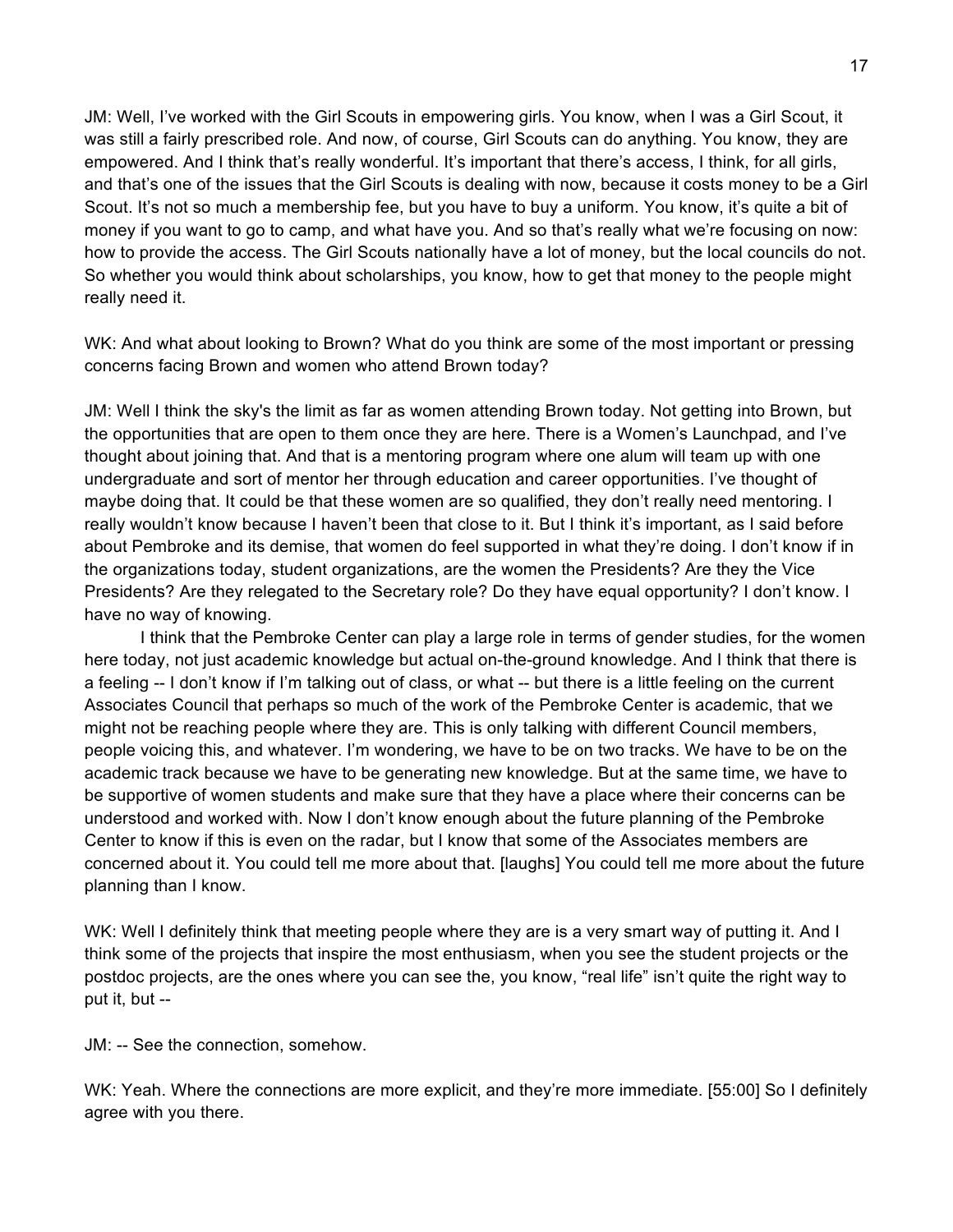JM: Well that would be my hope, really. I think, you know we all know that the Pembroke Center does wonderful academic work, and I think that there is a little bit of frustration, too. I think Jean [Howard] has mentioned it a couple of times, and also Nancy [Buc] that it's so great that you are doing the oral histories, because this is real people, where they are. You know, how has this impacted you. And I think that's really important that as we go forward with the Feminist Theory Archives, we also keep pace with the oral history archives. And I'm glad you're doing that. I'm sorry you're going to be leaving. [laughs]

WK: Well, it's right along the lines of you making the brochure, and setting up your table, and meeting where they are on their first days of campus, and talking to them about your experience, but sort of more broadly.

JM: Oh more broadly, absolutely, yes.

WK: But otherwise things that like you said, if they weren't happening to live on the Pembroke campus, might not sink in.

JM: Exactly. In fact, I've even said to boys, when I'd be talking to them and I'd say something [about] Pembroke and [they would say] "Oh well, that's girls." And I'd say, "Wait a minute. Where are you living on campus?" "Well, I'm on the Pembroke campus." Well, then you know it's part of your history too. So I'm trying to make them see that it's not just an issue about women, it's an issue about education. And they get it. [laughs] They do get it.

I've been very fortunate, I've had a lot of very wonderful experiences. I've had very strong friendships. I've really been blessed by my time at Pembroke. And I really feel that it's not that I have to give back. I enjoy giving back, and it sort of reinforces my own feelings. So I'm very happy about it.

WK: That's great. Well thank you.

JM: Well thank you so much. I enjoyed our conversation.

WK: Thanks for coming in.

[End of Part 1]

[Begin Part 2]

JM: There is another Pembroke initiative I want to talk a little bit about, and that is the Pembroke tribute garden. Pat Shea, who was the class of 1933, was the prime mover behind this garden. It's located on the side of Pembroke Hall, near the terrace, probably oh gee, 10 [or] 12 years ago, Pat got this idea that it would be nice to have a Pembroke tribute garden. And she did speak to the administration, and they said, "Well fine, but you women will have to raise the money for it." Sound familiar? [laughs] So she and Martha Joukowsky and Mary Holburn and a couple of other older alumnae got together and they met with an architect. The administration said, "We'll give you some space on the side of Pembroke Hall, but you'll have to design it and pay for it and whatever." So they met with an architect and a landscaper and whatever, and they surveyed the site, and they came up with a garden design, plantings and whatever. And then, they went to Development and they said, "We have to put together a